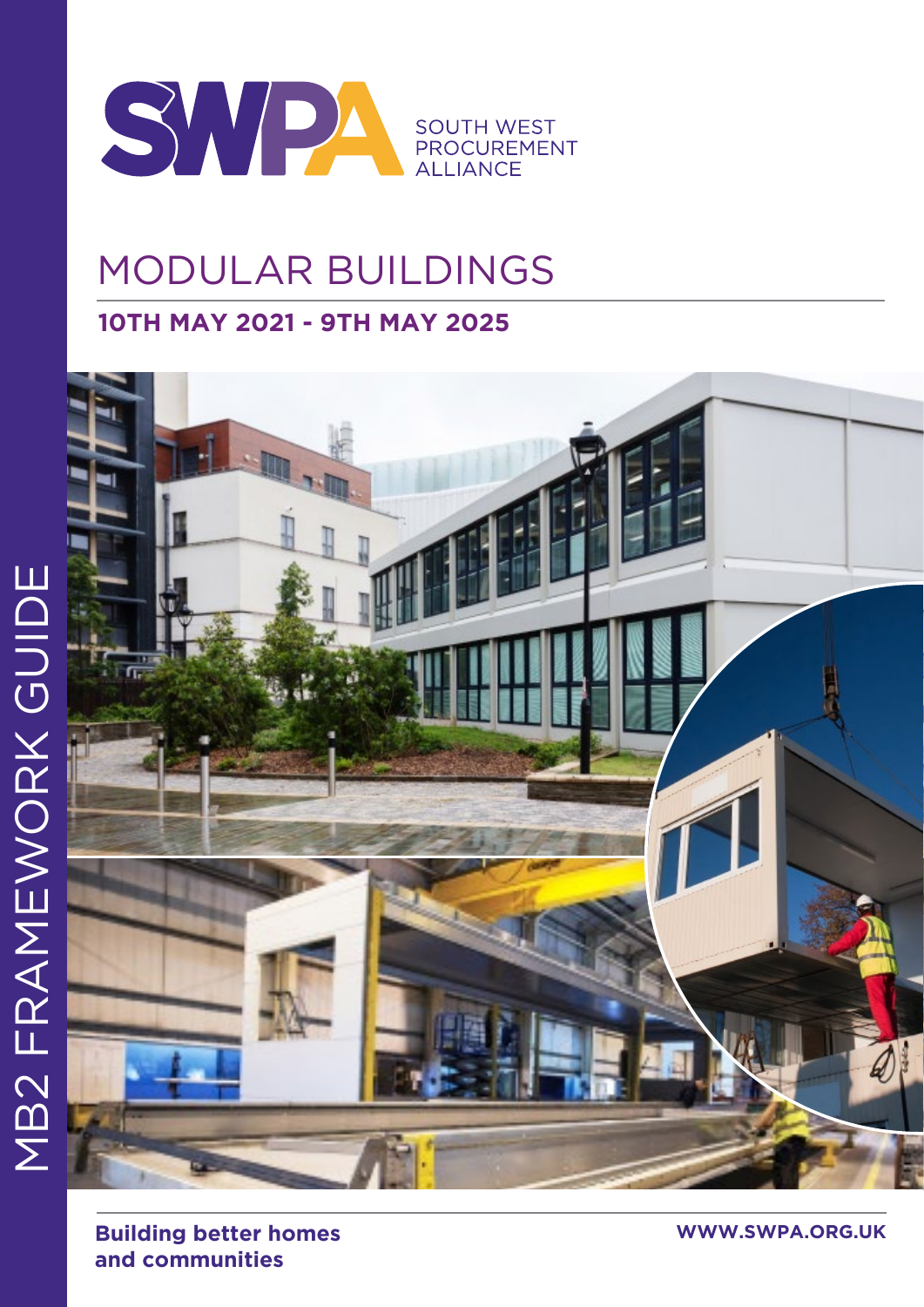# **ABOUT THIS** FRAMEWORK

This SWPA framework has been developed to provide an efficient, value for money procurement route for local authorities, social landlords and other public sector bodies. The framework covers the design, supply and installation of permanent modular buildings, refurbished modular buildings, and the hire of temporary modular buildings.

The tender was carried out in strict accordance with the EU Procurement Directive and UK public sector procurement rules.

Places on the framework were awarded to 15 different suppliers in four workstreams.

The term of the framework is from 10th May 2021 to 9th May 2025.

However, individual call-off projects can be completed beyond the four-year duration of the framework as long as a contract is in place prior to the framework expiry date.

### Product Benefits

Modular buildings offer the following benefits to clients (Workstream 1 and 2 Permanent and Healthcare Buildings):

- > Compliance with the latest British and European Standards
- > Compliance with the latest regulations volumetric have been designed to meet the latest editions of the technical standards for England Building Regulations
- > Educational buildings in compliance with Educational Building Bulletins
- > Healthcare buildings in compliance with Health Technical Bulletins for England
- > Low energy buildings moving to net zero carbon
- > Available with construction services to provide a turnkey solution



SWPA provides OJEU compliant frameworks, which can be used by local authorities, social landlords and other public sector organisations to procure works, products and services for the construction, refurbishment and maintenance of social housing, schools and public buildings.

The South West Procurement Alliance brand, which is part of the LHC Group, was launched in October 2019.

Our aims are to work closely with South West clients and appointed companies and to focus on regional priorities. We are a locally based, growing team with offices in Exeter.

LHC was established in 1966 and is acknowledged as one of the most experienced and respected providers of procurement frameworks in the construction sector.

The relationship between the LHC Group and the local SWPA team gives SWPA the unique position of having local knowledge and relationships, while also benefiting from additional resources and expertise from a national framework provider.

South West Procurement Alliance (SWPA) The Generator Hub | The Gallery | Kings Wharf | The Quay | Exeter | EX2 4AN

**C** 01392 574 100

**info@swpa.org.uk** 

**S** @SWPAProcure

In. South West Procurement Alliance (SWPA)



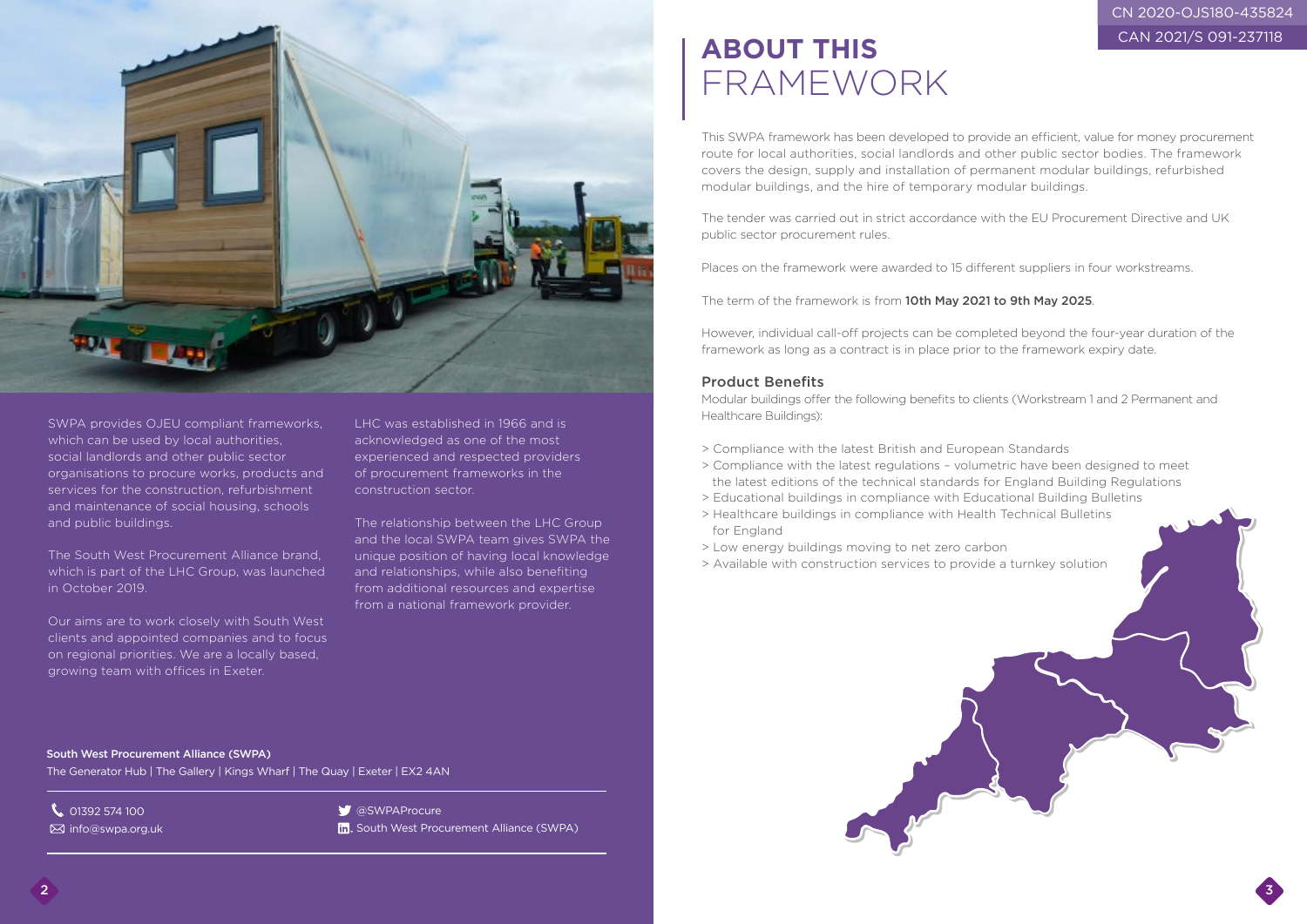# **WORKSTREAM** OPTIONS

### Workstream 1 - Permanent Modular Buildings

Covers the supply and installation of all types of permanent modular buildings except healthcare related buildings across three project value bands.

- These shall include (but not be limited to):
- > Educational buildings
- > Non-educational buildings
- > Buildings for use by emergency services
- > Office buildings
- > Community related buildings (including sport facilities, theatres, and other types of community related buildings)

### Workstream 2 - Healthcare Buildings

Covers the supply and installation of permanent modular buildings specifically related to the needs and requirement of healthcare providers across two project value bands.

This shall include (but not be limited to):

- > Primary healthcare facilities
- > Hospital wards and accommodation
- > Specialist operating theatres

### Workstream 3 - Hire of Temporary Buildings

 $f0 - f3$  million over £3 million plus



Covers the hire of temporary modular buildings; primary focused on educational, offices and temporary healthcare facilities, however successfully appointed companies will be able to offer other types of temporary buildings.

### Workstream 4 - Refurbished Units

Covers the supply and installation of refurbished modular buildings either manufactured by the supplier themselves or from 3rd party manufacturers. This may include the removal and refurbishment of buildings already owned by the client.

UKAS (or equivalent) accredited independent third-party certificate of compliance in accordance with BS EN ISO 9001 (or equivalent).

### Workstream - Super Lots

Under each workstream a Super Lot is operated where a client may carry out a mini competition to all other companies within the workstream if they do not receive sufficient expressions of interest from those companies within their region (subject to restrictions).

### Project Value

£0 - £750k £500k - £3 million over £3 million plus

#### Project Value

## Any Project Value



## Any Project Value

# **EVALUATION** CRITERIA

## Financial due diligence

Applicants were first assessed on their annual turnover for the past three years by comparison to the minimum turnover requirements for the lots they have applied for. Applicants that met the turnover requirement were then assessed on profitability and liquidity.

#### Accreditations and certifications

Applicants were requested to provide evidence they have in place the relevant health and safety, environmental, equality and quality systems listed below to be considered eligible for the Framework.

#### Environmental Management

UKAS (or equivalent) accredited independent third-party certificate of compliance with BS EN ISO 14001 (or equivalent) or a valid EMAS (or equivalent) certificate.

#### Quality Management

#### Health and Safety

The applicant must hold a UKAS (or equivalent), accredited independent third-party certificate of compliance in accordance with BS OHSAS 18001 (or equivalent) or have, within the last 12 months, successfully met the assessment requirements of a construction-related scheme in registered membership of the Safety Schemes in Procurement (SSIP) forum.

#### Compliance with Equality Act 2010

Applicants will be required to evidence through a number of confirmatory statements they are compliant with the Equality Act 2010 and have measures in place to promote equality and diversity within their organisation.

#### LHC Lifetime Values

In addition to providing our clients with competitively tendered Framework Agreements for building works, goods, and services SWPA is committed to delivering tangible social value and community benefits that meet local and regional needs. SWPA work with our clients and appointed companies to ensure that wherever possible projects delivered using our Frameworks leave a social legacy.

SWPA has aligned its activities to create the LHC Lifetime Values, which uses the four key value categories as identified in the value toolkit by the Construction Innovation Hub (CIH). CIH has been established by Government to progress innovation in the construction sector.

During the life of the Framework SWPA will work with clients and appointed companies to promote, identify, implement, and monitor the impact of these value categories, which could be supported by social value and community benefit initiatives alongside the delivery of the works or service contracts in meeting local/regional needs.

A single stage open tender process was used. The following qualification criteria were used to assess the suitability of applicants.

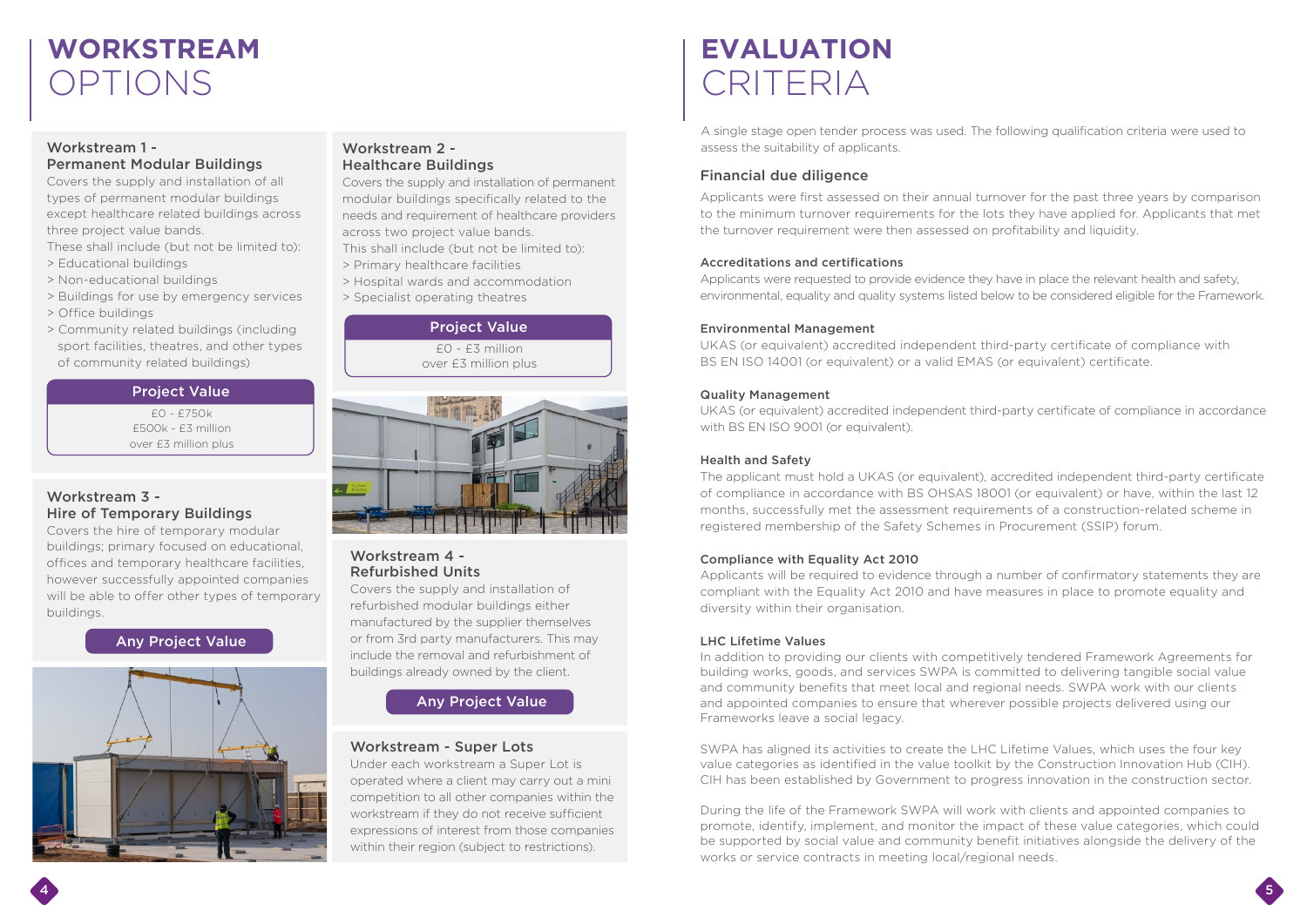# **EVALUATION** CRITERIA

### Minimum Insurance Cover

Appointed companies are required to have the minimum levels of insurance and average turnover within the past three years to be considered eligible:

| <b>Workstream 1 - Permanent Modular Buildings</b> |                      |              |               |
|---------------------------------------------------|----------------------|--------------|---------------|
|                                                   | <b>Project Value</b> |              |               |
|                                                   | £0 to £750k          | £500k to £3m | Over £3m plus |
| Minimum average turnover (over past 3 years)      | £500,000             | £2,000,000   | £5,000,000    |
| <b>Employer's Liability Insurance</b>             | £5,000,000           | £5,000,000   | £5,000,000    |
| <b>Public Liability Insurance</b>                 | £5,000,000           | £5,000,000   | £5,000,000    |
| <b>Professional Indemnity Insurance</b>           | £1,000,000           | £1,000,000   | £2,000,000    |
| <b>Product Liability Insurance</b>                | £1,000,000           | £2,000,000   | £5,000,000    |

| <b>Workstream 2 - Healthcare Buildings</b> |  |  |  |
|--------------------------------------------|--|--|--|
|--------------------------------------------|--|--|--|

|                                              | <b>Project Value</b> |               |
|----------------------------------------------|----------------------|---------------|
|                                              | $E0$ to $E3m$        | Over £3m plus |
| Minimum average turnover (over past 3 years) | £500,000             | £2,000,000    |
| <b>Employer's Liability Insurance</b>        | £5,000,000           | £5,000,000    |
| <b>Public Liability Insurance</b>            | £5,000,000           | £5,000,000    |
| <b>Professional Indemnity Insurance</b>      | £1,000,000           | £1,000,000    |
| <b>Product Liability Insurance</b>           | £1,000,000           | £2,000,000    |

| <b>Workstream 3 - Hire of Temporary Buildings</b> |            |
|---------------------------------------------------|------------|
| Minimum turnover                                  | £500,000   |
| <b>Employer's Liability Insurance</b>             | £5,000,000 |
| <b>Public Liability Insurance</b>                 | £5,000,000 |
| <b>Product Liability Insurance</b>                | £1,000,000 |
|                                                   |            |
| <b>Workstream 4 - Refurbished Units</b>           |            |
| Minimum turnover                                  | £500,000   |
| <b>Employer's Liability Insurance</b>             | £5,000,000 |
| <b>Public Liability Insurance</b>                 | £5,000,000 |

# Quality 75%

| The quality element having a total weighting of 75% was assessed both<br>on the basis of the applicants written responses to a range of technical<br>questions, and a site/factory visit assessment.<br>The technical questions account for 60% of the quality score, with<br>the remaining 15% being allocated to a scored factory/depot visit<br>by a member of the SWPA team.                            | 175%                                                                                                                                                                           |    |
|-------------------------------------------------------------------------------------------------------------------------------------------------------------------------------------------------------------------------------------------------------------------------------------------------------------------------------------------------------------------------------------------------------------|--------------------------------------------------------------------------------------------------------------------------------------------------------------------------------|----|
| <b>Technical Questions (60%)</b><br>The quality questions consist of three parts:<br>1) General Quality Questions:<br>Case Study<br>Contract Management<br>Scenarios                                                                                                                                                                                                                                        | 2) Regional Capability Questions:<br>Regional capability and social value<br>15%<br>15%<br>10%<br>5%                                                                           |    |
| 3) Workstream Specific Technical Questions:<br>Workstream specific technical questions:<br>Workstream 1 - Permanent Modular Buildings 15% Workstream 2 - Healthcare Buildings<br>> Project value band £0 - £750k<br>> Project value band £500k - £3 million<br>> Project value band £3 million plus<br>Site/Factory Visit (15%)<br>This visit assessed the quality of product and the manufacturing process | 15%<br>> Project value band £0 - £3 million<br>> Project value band £3 million plus<br>Workstream 3 - Hire of Temporary Buildings 15% Workstream 4 - Refurbished Buildings 15% |    |
| Price 25%<br>The breakdown of the pricing evaluation for each workstream is as follows:<br>Workstream 1 and 2<br><b>Building</b><br><b>Construction Items</b><br>Scenario<br>Life Cycle Costs                                                                                                                                                                                                               | Workstream 3 and 4<br><b>Building</b><br>7.5%<br>$10\%$<br><b>Construction Items</b><br>5%<br>Scenario<br>7.5%<br>10%<br>5%                                                    | 5% |

- 
- 
- 

#### Workstream 1 and 2

## Price 25%

# **EVALUATION** CRITERIA

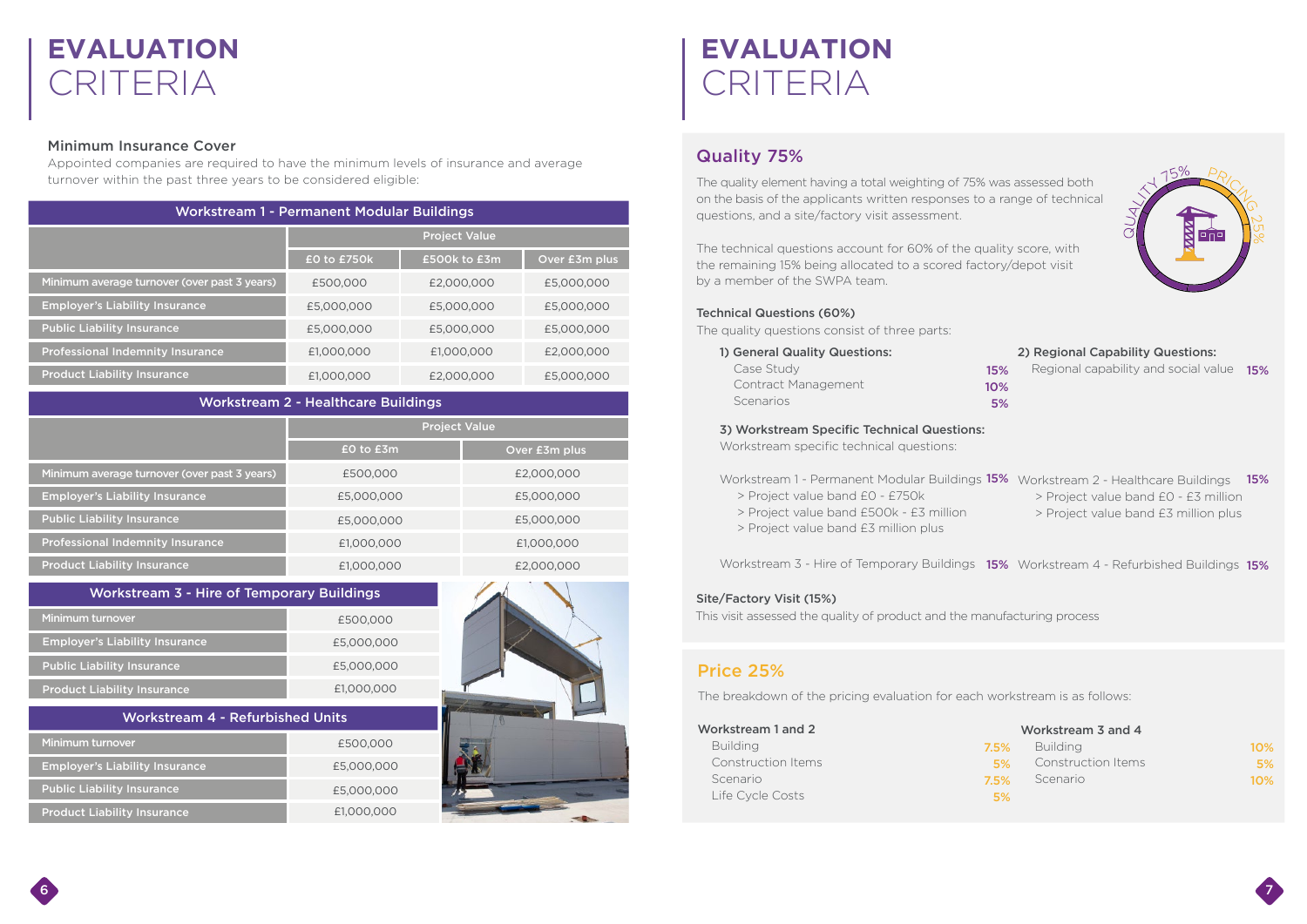# **APPOINTED COMPANIES** SOUTH WEST ENGLAND

#### Algeco Modulek Portakabin Premier Modular Rollalong Wernick Buildings -- Algeco Module AR Modulek Portakabin Rollalong Wernick Buildings -- Algeco Module AR Portakabin Premier Modular Rollalong Sibcas Wernick Buildings Project Value £0 - £750k Project Value £500k - £3million Project Value - over £3million plus Workstream 1 - Permanent Modular Buildings



**inKAJIMA PARTNERSHIPS** 









| Workstream 2 - Permanent Healthcare Buildings |                                     |  |
|-----------------------------------------------|-------------------------------------|--|
| Project Value £0 - £3million                  | Project Value - over £3million plus |  |
| Algeco                                        | Algeco                              |  |
| AVDanzer                                      | Module 360 *                        |  |
| Module 360 *                                  | Merit Holdings                      |  |
| <b>MTX Contracts</b>                          | <b>MTX Contracts</b>                |  |
| Portakabin                                    | Portakabin                          |  |
| Premier Modular                               | Premier Modular                     |  |
| Vanguard Healthcare Solutions                 | Vanguard Healthcare Solutions       |  |

| <b>Workstream 3 - Hire of Temporary Buildings</b> | <b>Workstream 4 - Refurbished Buildings</b> |
|---------------------------------------------------|---------------------------------------------|
| <b>Any Project Value</b>                          | <b>Any Project Value</b>                    |
| Algeco                                            | <b>CMS Accommodating People</b>             |
| Jan Snel BV                                       | Jan Snel BV                                 |
| Module AR                                         | Module AR                                   |
| Portakabin                                        | Portakabin                                  |
| Premier Modular                                   | <b>Sibcas</b>                               |
| <b>Sibcas</b>                                     | Wernick Buildings                           |
| Wernick Buildings                                 | $- -$                                       |

\*Joint venture between Kajima Partnerships and Construction +



















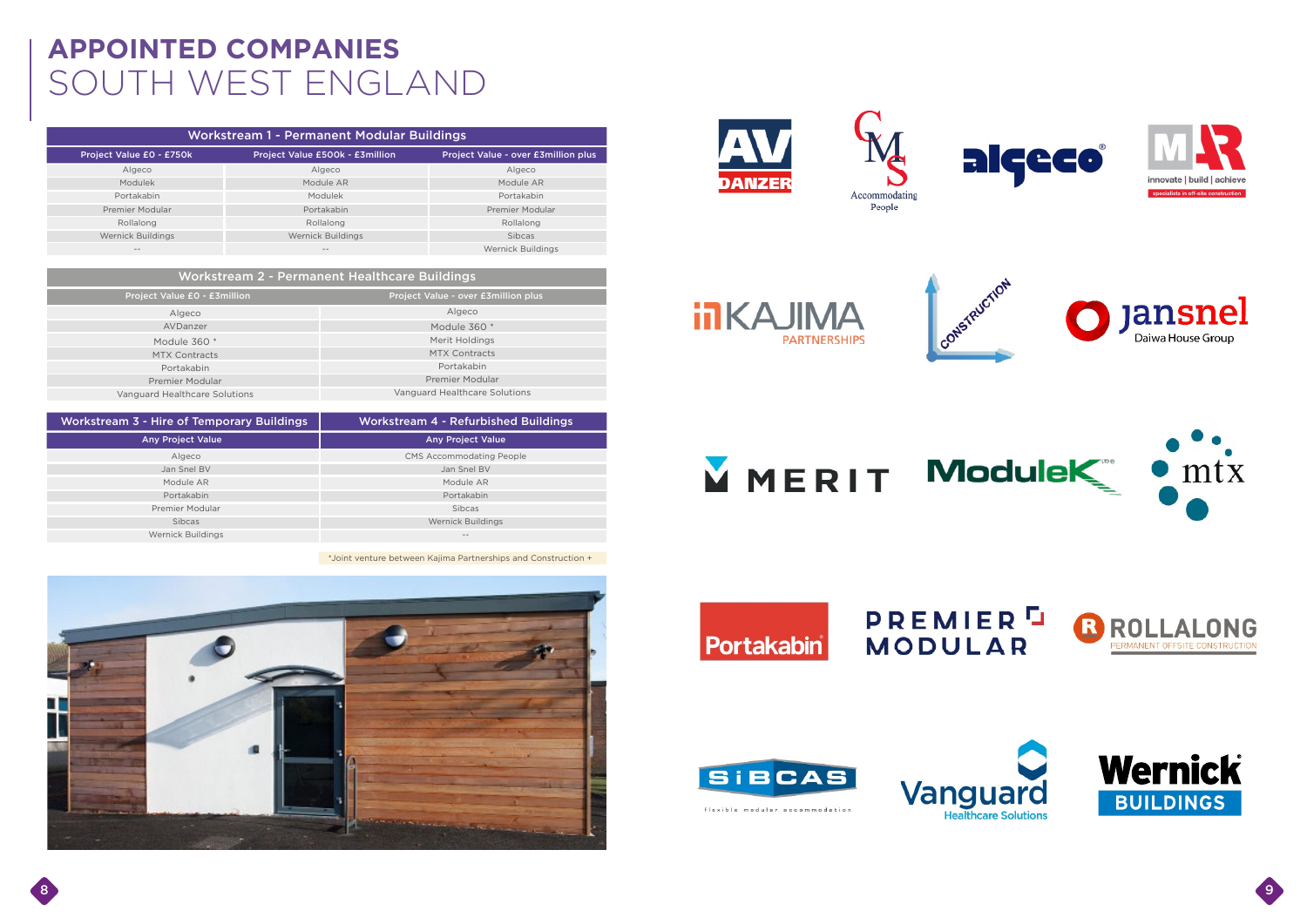# **CALL-OFF** ADWARD OPTIONS

## Cost of Accessing the Framework

Although the framework is free to access for our public sector clients, companies appointed to SWPA frameworks are required to pay a small percentage ('the levy') of the total value of every invoice submitted to clients and to submit quotations to clients that are inclusive of the levy. As a not-for-profit organisation, SWPA returns surplus levy income to our clients to support social value initiatives in the local communities they serve.

## General Terms and Conditions

LHC uses the FAC-1 standard form of contract to manage our frameworks. The LHC pro forma, which should be read in conjunction with the FAC-1 in published form, details the terms and conditions that govern the operation of the framework, including the procedures to call off projects under the framework. A free copy of the LHC proforma is available upon request. The FAC-1 in standard published form can be purchased at a negotiated rate from ACA, by emailing office@acarchitects.co.uk and quoting discount code reference: LHCFAC2516102017.

Direct award without further competition, where all terms and conditions of the call-off project are within the terms and conditions of the framework

Mini-competition, where terms and conditions of the call-off may vary or be modified from the framework or at the choice of the Client.

SWPA is a not-for-profit organisation, governed by public law and a central purchasing body providing procurement services. Publicly funded organisations throughout the South West use SWPA frameworks to procure works, goods and services to construct, refurbish and maintain social housing, schools and public buildings. These include:

- > Local Authorities and any subsidiaries and joint-venture vehicles of those Local Authorities.
- > Registered Social Landlords (RSL), Tenant Management Organisations (TMOs) & Arm's Length Management Organisations (ALMOs)
- > Health Authorities, Boards and Trusts

> Publicly Funded Schools

> Universities and Further Education

> Colleges > Police Forces

> Fire and Rescue services > Registered Charities

**Establishments** 

When calling off projects, clients can use any one of a range of standard forms of building contract including JCT/SBCC, NEC/NEC4, ACE, PPC, TPC, FAC1, or their own in-house agreement.

## **Eligibility**



### The Framework allows clients the option of:

Details of those contracting authorities identified are listed at www.swpa.org.uk/who-we-work-with/

# **THE PROCESS OF USING** OUR FRAMEWORK